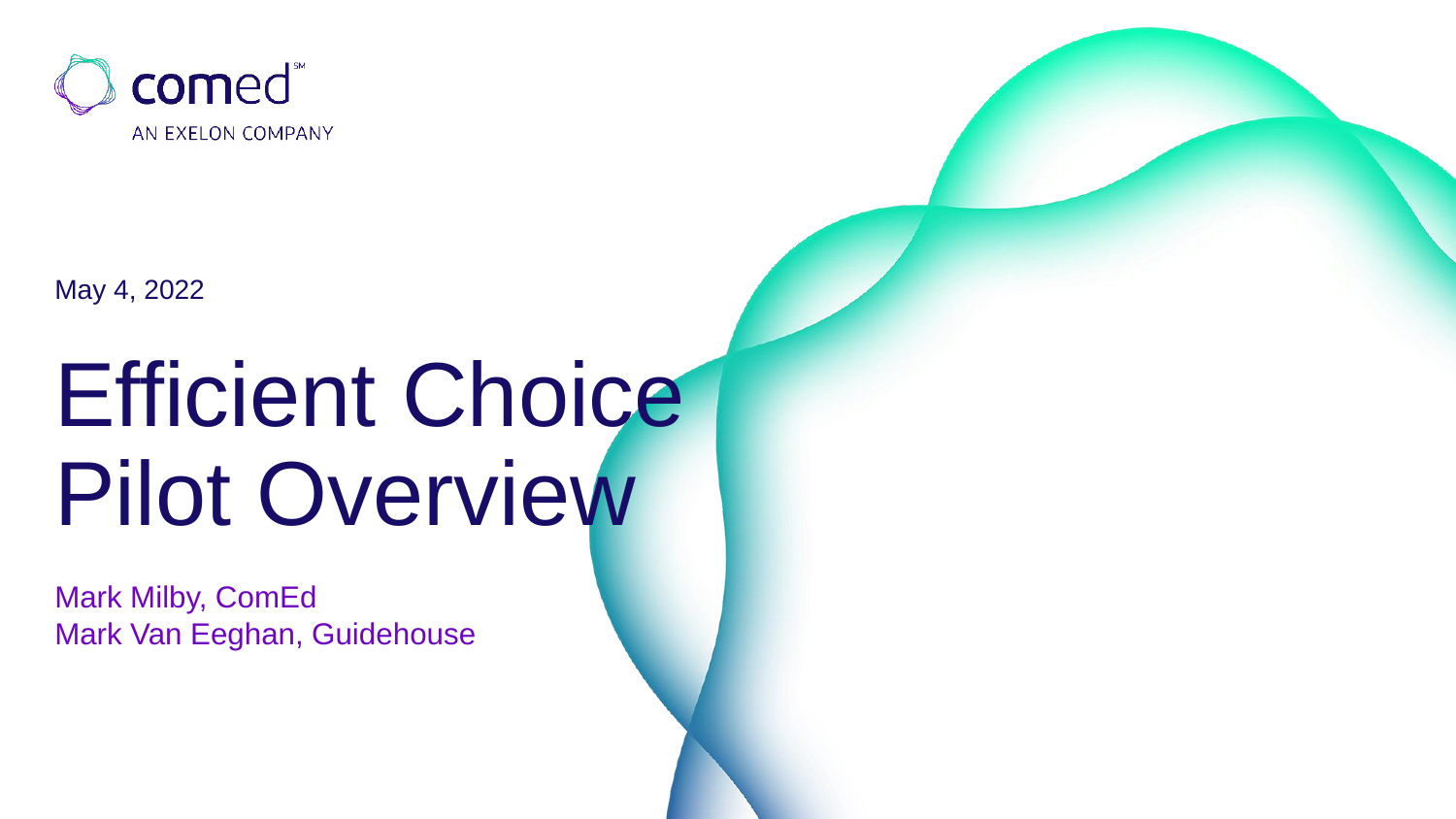

- 1. ComEd Pilot Background Mark Milby, ComEd
- 2. Pilot Evaluation Results Mark Van Eeghan, Guidehouse
- 3. ComEd Next Steps for Efficient Choice Mark Milby, ComEd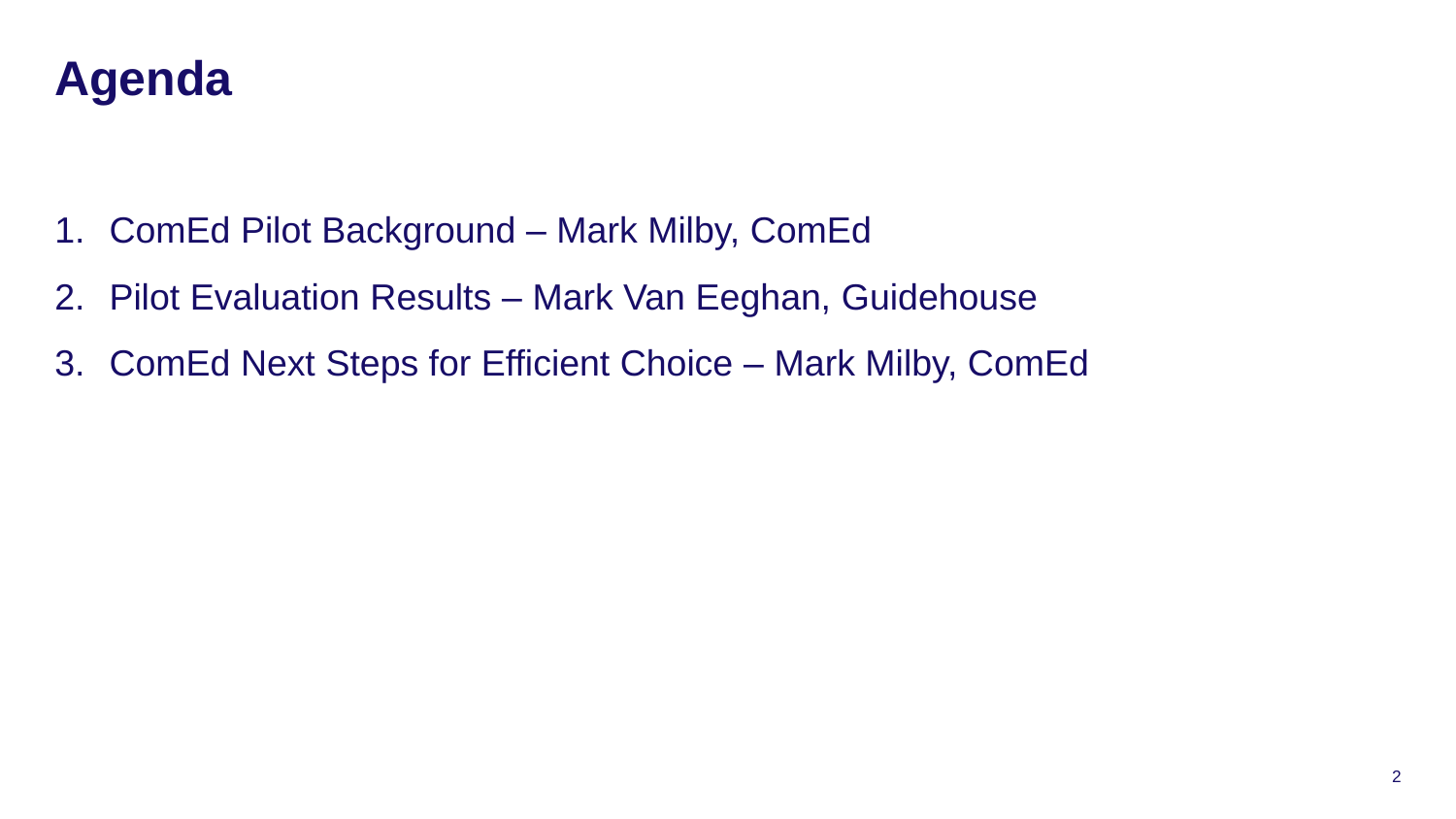## **Pilot Background**

- ComEd Efficient Choice is a choice engine website which allows customers to shop and compare products ranging from electronics to large appliances. It presents customers with helpful information in ways that influence more efficient purchases.
- Beginning in 2020, ComEd's pilot design was aimed at understanding whether a choice engine like Efficient Choice could be evaluated and what the level of claimable net savings might be.
- Our intent was to use the pilot results to determine if Efficient Choice could:
	- 1. Enhance customer satisfaction and complement existing program efforts
	- 2. Eventually replace certain downstream customer rebates